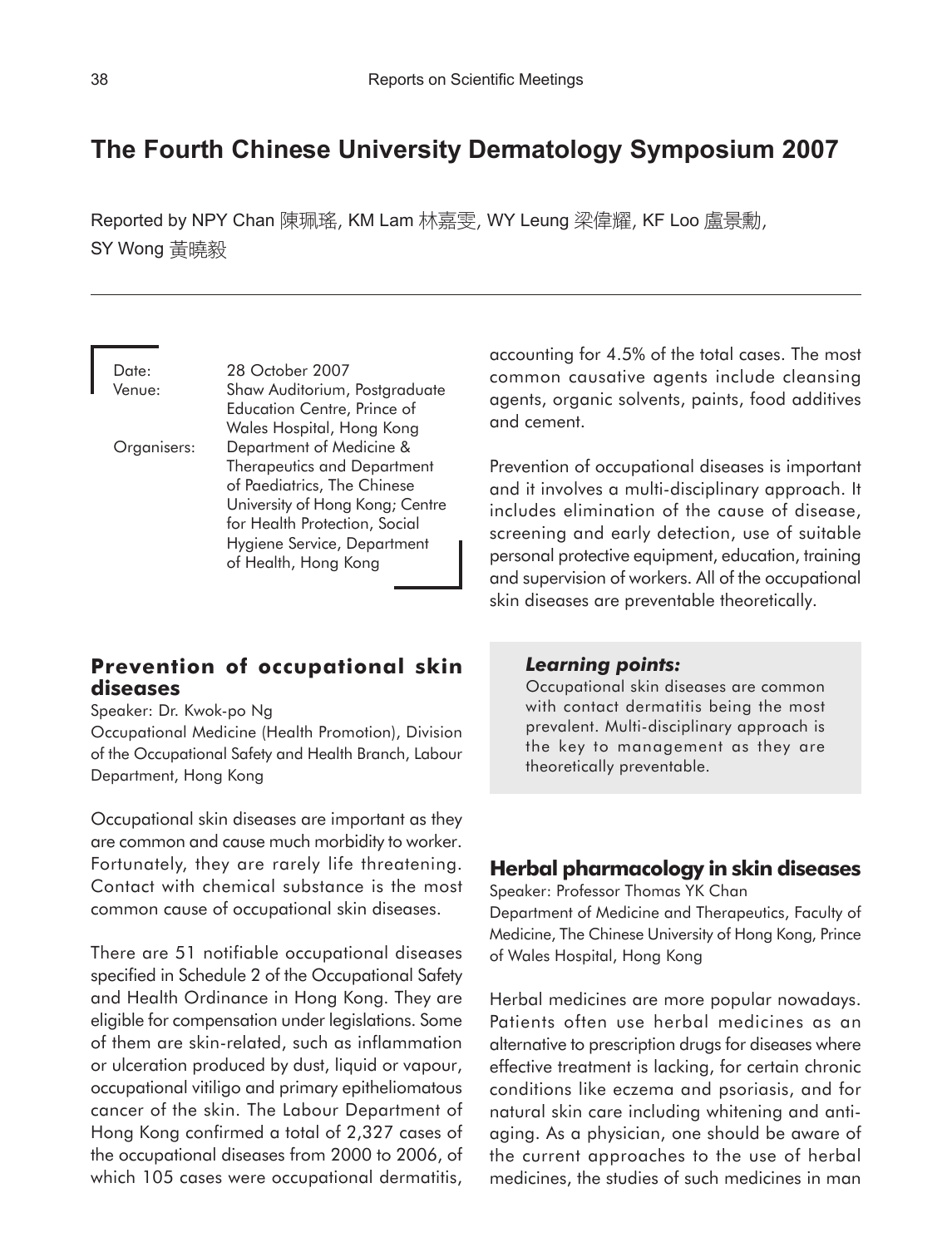and animals, and to identify herbal medicines as a potential source of new drugs.

The use of cosmeceuticals containing herbal medicines is increasing. However, scientific proof is still lacking currently. We should bear in mind the possible adverse cutaneous reactions to herbal medicines, which include allergic and irritant contact dermatitis. Herb-drug and herb-herb interactions are also possible. Physicians should always ask patients with dermatological problems regarding their use of herbal medicines because of the possible adverse effects and unproven effectiveness.

#### *Learning points:*

Herbal medicines have become increasingly popular. Their uses in skin diseases and as cosmeceuticals are common among dermatology patients and the general population. However, very few of these products are supported by evidence-based science. As a physician, one has to be aware of the scientific rationale behind their use and the possible adverse effects.

# **Use of Chinese medicine in skin diseases: safety, toxicity and evidence-based approaches**

Speaker: Miss Teresa MS Ngan

Chief Pharmacists Office, Hospital Authority Head Office, Hong Kong

In the advent of the increasing popularity and evidence of efficacy in the use of Chinese medicine in treating various skin disorders, the Hospital Authority commenced the establishment of Chinese medicine (CM) clinics in 2003.

Research projects on skin diseases are conducted at the local level by the CM clinics, some of which are working in collaboration with Western practitioners, and academic institutions. HA also started a systematic review on some of the herbs well known to be used for the treatment of psoriasis and eczema. Their pharmacology, efficacy, side effects, toxicity and possible herbdug interactions are being reviewed from a Western pharmacists' perspective. Standard operation procedures in procurement and quality control are laid down and followed.

HA CM clinics are also equipped with the latest information technology to facilitate the collection and storing of useful information in a databank useful for both Western and Chinese practitioners.

## *Learning points:*

HA CM clinics adhere to high standards of safety and evidence-based approach in research and are an important asset in the future of treatment of skin diseases.

# **Chronic wounds: why some heal and others don't?** − **psychosocial determinants of wound healing**

Speaker: Professor Irene KY Wong The Nethersole School of Nursing, Faculty of Medicine, The Chinese University of Hong Kong

Wound problems are present in almost all aspects of healthcare. Persistence and recurrence of chronic wounds not only implicate substantial resource utilisation and cost, but also directly affect patients' quality of life.

According to a study conducted locally by the speaker, pain, immobility and lack of leisure activities are the commonest reported problems affecting the daily living of patients with chronic wounds. Moreover, psychosocial problems such as feelings of helplessness, lack of control, diminished human interactions also induce stress and anxiety. All these may in turn contribute to delay in wound healing.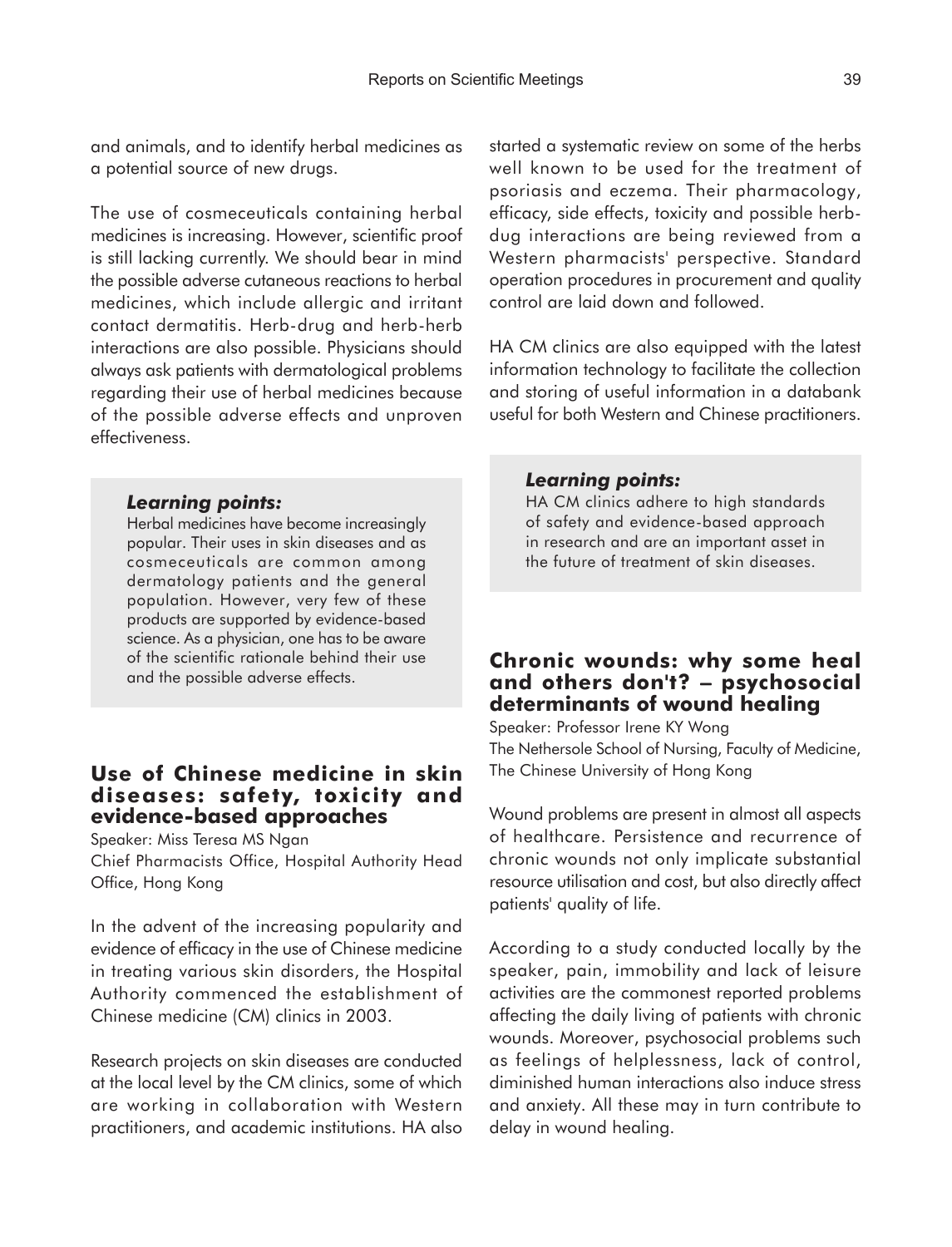## *Learning points:*

Psychosocial problems contribute to delay in healing of chronic wounds. Increase in awareness in the management of the psychosocial aspects in the care of these patients may result in better outcomes.

## **Bullous dermatosis: what we must know**

Speaker: Dr. Hing-fung Ho

Senior Medical Officer, Social Hygiene Service, The Department of Health, Hong Kong

Pemphigus is a group of autoimmune blistering diseases of skin and mucous membranes that are characterised histologically by intraepidermal blisters due to acantholysis, and immunopathologically by in vivo bound and circulating immunoglobulin G (IgG) directed against the cell surface of keratinocytes. Pemphigus can be divided into four major subtypes: vulgaris, foliaceus, paraneoplastic, and IgA pemphigus. In pemphigus vulgaris (PV), blisters occur in the deeper part of the epidermis, just above the basal layer. The hallmark of pemphigus is the presence of IgG autoantibodies against the cell surface of keratinocytes.

To confirm the diagnosis, skin biopsy should be done on early blister, preferably within 48 hours of its onset. The specimen should be sent for histopathology and immunoflourescence study. Titer of the circulating anti-skin antibody should be determined at the onset of treatment and can be used for disease monitoring.

Treatments for pemphigus include topical and systemic corticosteroids and immunosuppressants. Systemic glucocorticosteroid is the mainstay of therapy. Its introduction has decreased the mortality of pemphigus vulgaris from 50% to 5%.

However, potential side effects from prolonged courses of systemic corticosteroid need to be closely monitored. Immunosuppressive agents, such as mycophenolate mofetil, azathioprine and cyclophosphamide all have steroid-sparing effects. Another potentially effective therapy for refractory pemphigus is the monoclonal anti-CD20 antibody (Rituximab). In pemphigus patients, this monoclonal antibody targets B cells, which are the precursors of antibody-producing plasma cells. Improvement is usually seen within 1 to 2 months after the start of therapy. However, serious infections and other adverse effects are possible. Overall, the choice of treatment regimen need to be individualised according to the disease severity, patient's expectation and physician's experience.

#### *Learning points:*

Pemphigus vulgaris is a potentially lifethreatening bullous dermatosis. The main stay of treatment is systemic corticosteroid and immunosuppressants. Rituximab may be useful in refractory cases. Monitoring of side effect from treatments is essential.

## **Cutaneous tuberculosis**

Speaker: Dr. Ching-kong Ho Medical Officer, Social Hygiene Service, The Department of Health, Hong Kong

Cutaneous tuberculosis was once a relatively common chronic infection in Hong Kong. Its incidence has decreased in recent decades. In 2006, cutaneous tuberculosis accounted for 0.04% of all new skin cases in Social Hygiene Service in Hong Kong. The improved living environment, BCG vaccination and effective anti- tuberculous treatment are all implicated for the decreasing trend.

Cutaneous tuberculosis is caused by *Mycobacterium tuberculosis, Mycobacterium*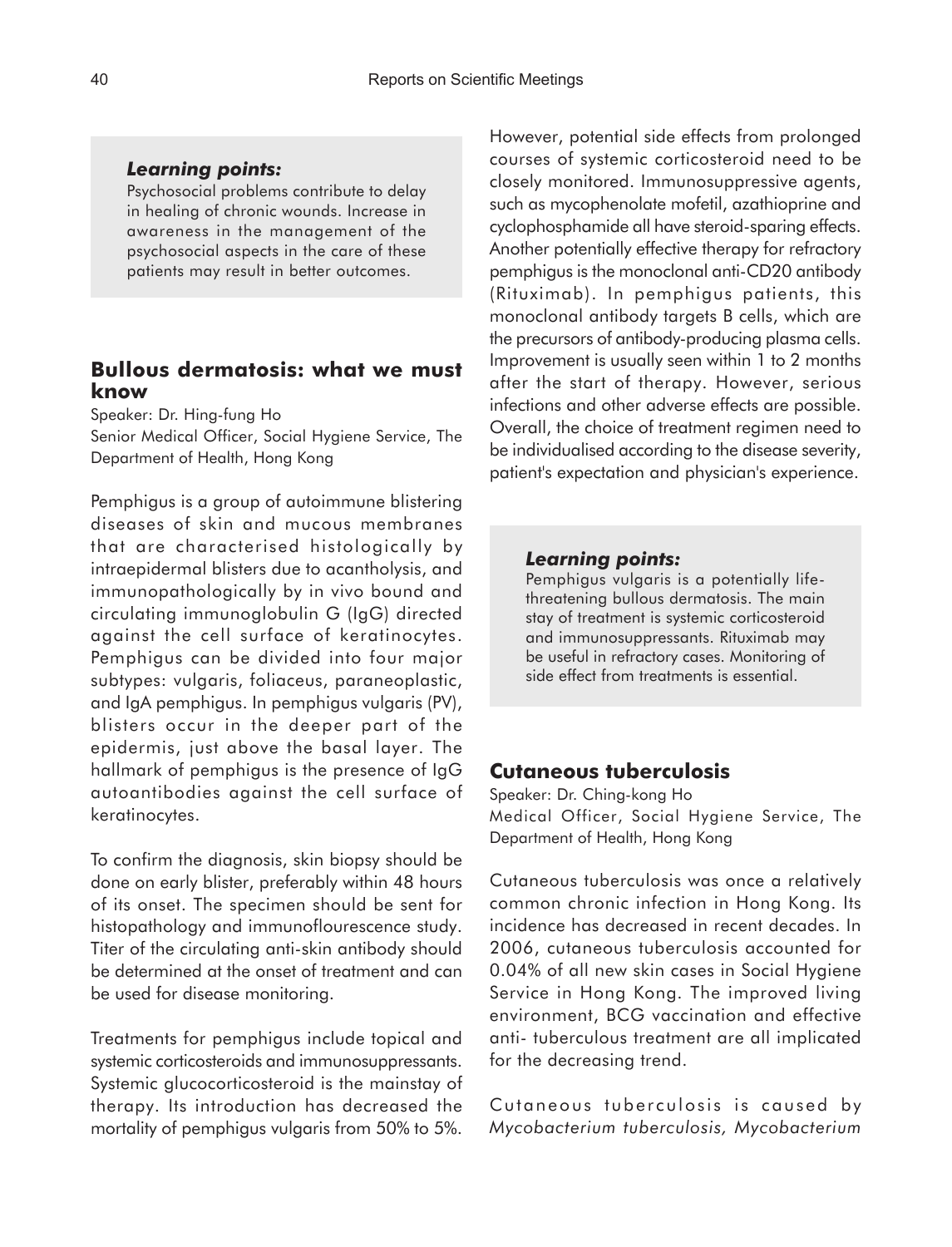*bovis* and occasionally *Calmette-Guerin* (BCG). It is clinically classified into true cutaneous tuberculosis and tubeculids. Up to 90% of the cases are tuberculids and true cutaneous tuberculosis only accounts for the remaining 10%.

Tuberculids is the skin eruption in the response to internal tuberculosis infection. It is thought to be due to haematogenous spread of tubercle bacilli and the subsequent cutaneous immune response. However, the underlying tuberculosis focus may not be active at the same time. The commonest form of tuberculid is erythema induratum (EI). It usually occurs in young middle-aged females and present with persistent or recurrent nodular lesions over the legs. Histopathological features of erythema induratum include panniculitis, tuberculoid granuloma, fat necrosis and foreign body giant cell reaction. The gold standard for diagnosis of EI is the positive culture of *Mycobacterium tuberculosis* from the lesion or positive polymerase chain reaction (PCR). However, they are usually both negative in most of the cases. Other indicators for diagnosing tuberculid include the presence of tuberculosis elsewhere, characteristic histopathology, positive tuberculin test and response to anti-tuberculosis treatment.

Tuberculosis verrucosa cutis is one of the commonest forms of true cutaneous tuberculosis. It is mainly located over the areas frequently exposed to trauma or in contact with infected sputum, for example the buttock, knee, ankle and hand. The clinical manifestations range from small papules to large warty plaques. The lesions usually grow slowly and may occasionally become ulcerated.

The commonly adopted treatment regimen for cutaneous tuberculosis is the six-month regimen, consisting of isoniazid, rifampicin, pyrazinamide, ethambutol or streptomycin for first two months, followed by isoniazid and

rifampicin for the remaining four months. There is, in fact, no standard duration for treatment of cutaneous tuberculosis. Sometimes the treatment duration may be prolonged according to the clinical response.

#### *Learning points:*

A high index of suspicion is required for the diagnosis of cutaneous tuberculosis. Diagnosis may be difficult as cultures are rarely positive and may need to rely on the response of empirical anti-tuberculosis treatment.

# **Light therapy in dermatology: from ancient to modern**

Speaker: Dr. Lai-yin Chong Consultant Dermatologist, Social Hygiene Service, Department of Health, Hong Kong

The healing power of light has long been recognised since ancient times by the Egyptians, Indians and Greeks. In 1917, Einstein postulated the theory of simulated light emission. In 1981, selective photothermolysis was proposed by Anderson and Parrish. Since then, light therapy has been further developed for practical applications in medicine, especially with ultraviolet and laser therapy in the field of dermatology.

In the modern era, light therapy has an important role in the treatment of a wide range of skin conditions, including chronic inflammatory dermatoses, vascular and pigmentary skin disorders, cutaneous malignancies and for cosmetic applications. It is important to understand what effect a particular wavelength of radiation has on the skin, and how to target the desired structure with minimal damage to the surrounding tissue. Various wavelengths within the electromagnetic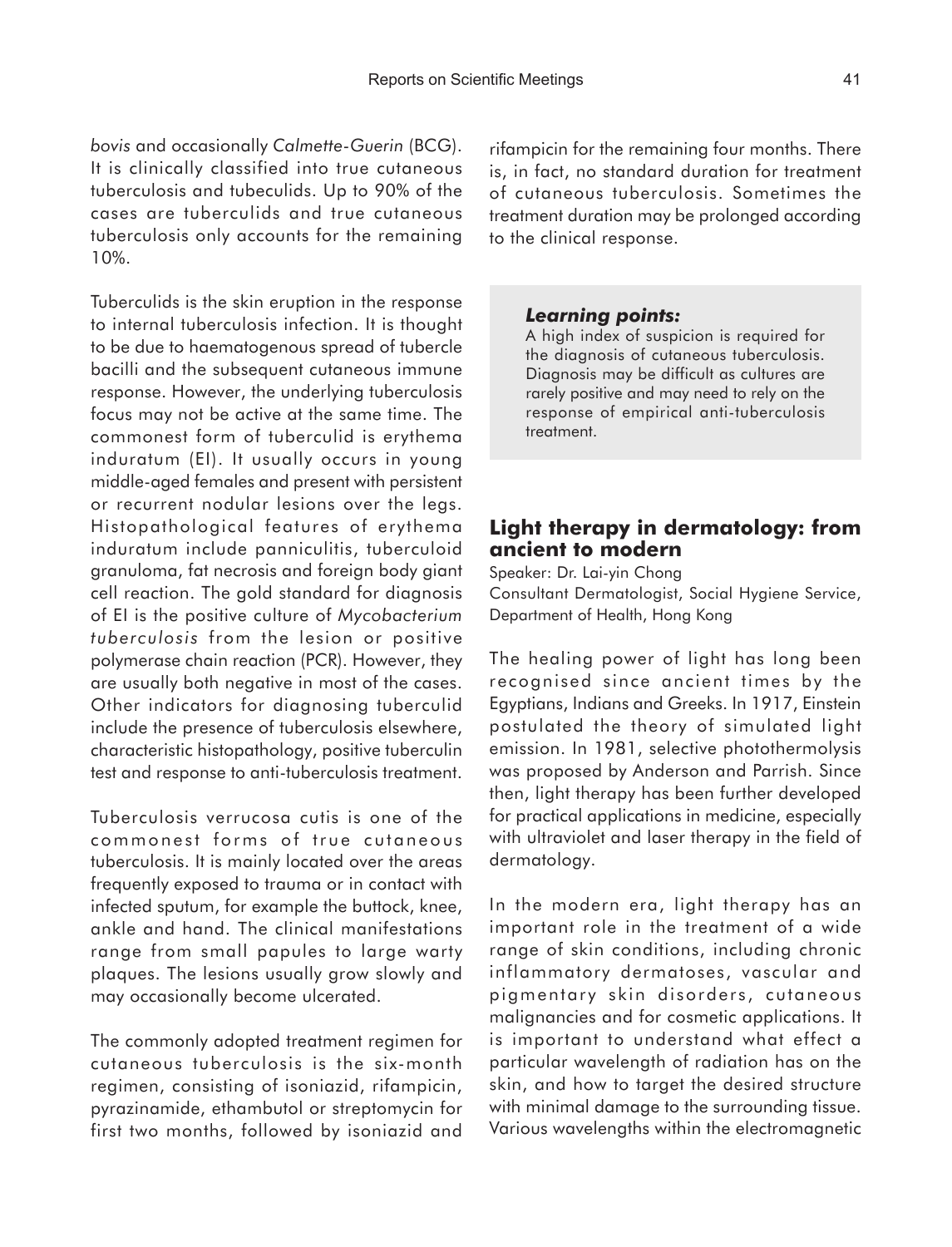spectrum have been used in different types of light therapies. Currently, the precise mechanism of action of these light therapies is still unclear, but it is thought to involve selective immunosuppressive and immunomodulatory effects. Psoralen ultraviolet-A (PUVA) is indicated for a range of skin disorders, including psorasis, mycosis fungoides, vitiligo, atopic dermatitis and other less common conditions. PUVA can be given systemically, topically and by immersion in the form of bath or soak. Topical PUVA can be used to treat localised lesions like vitiligo; whereas soak PUVA can be tried for resistant palmoplantar eczema and psorasis. Possible side effects of PUVA include gastrointestinal upset with psoralen ingestion, burn, pain, pruritis, photoaging, lentigines and cutaneous malignancy. Targeted therapy with ultraviolet-B (UVB) is used to treat localised lesions of psorasis, atopic dermatitis and vitiligo. It has the advantage of sparing adjacent normal skin. Ultraviolet A-1 (UVA-1), with an effective wavelength from 340 nm to 400 nm, is less erythromogenic and penetrates deeper. It also has the advantage of not requiring psoralen ingestion. UVA-1 has been used for various conditions, including connective tissue diseases (e.g. localised or systemic scleroderma), urticaria pigmentosa, atopic dermatitis, mycosis fungoides and vitiligo. Other forms of light therapies used in dermatology include laser therapy, intense pulsed light therapy, radiofrequency therapy, low level laser therapy, photodynamic therapy and extracorporeal photochemotherapy.

Besides having an important role in the treatment of pathological skin conditions, light therapies are increasingly being used in cosmetic dermatology, such as skin tightening, hair removal, facial rejuvenation. The real therapeutic effects and the possible long term sequelae for many of these new modalities are often difficult to judge. As a professional medical practitioner, one should judge these new tools

critically based on objective evidence and ultimately safeguard the patients.

## *Learning points:*

Light therapies have revolutionised and widened the dimension of treatments for dermatological conditions. Nowadays, many newer light-based therapeutic modalities are being developed, especially for cosmetic purposes. One should maintain a critical mind in judging the effects of these new tools, since their real therapeutic effects and the possible long term side-effects are still not completely clear.

# **Update on the surgical management of cutaneous melanoma**

Speaker: Professor Andrew Burd Plastic, Reconstructive and Aesthetic Surgery, Department of Surgery, The Chinese University of Hong Kong, Princes of Wales Hospital, Hong Kong

In Chinese, the aetiology, epidemiology and natural history of malignant melanoma appear to be different from the Caucasian population. The most common morphological type of cutaneous melanoma in Chinese is acrallentiginous melanoma. However, once the pathological entity has been diagnosed, the current surgical management is the same for both populations.

The diagnosis of malignant melanoma depends initially on the assessment of risk factors, family history and key clinical features of the lesion. The major features are changes in size, shape and colour. The minor features include inflammation, ulceration, change in sensation and diameter greater than 7 mm. A lesion with one major feature or three minor ones is suspicious of melanoma. It is recommended that a full-thickness skin excision biopsy, with a margin of 2-5 mm of normal skin and a cuff of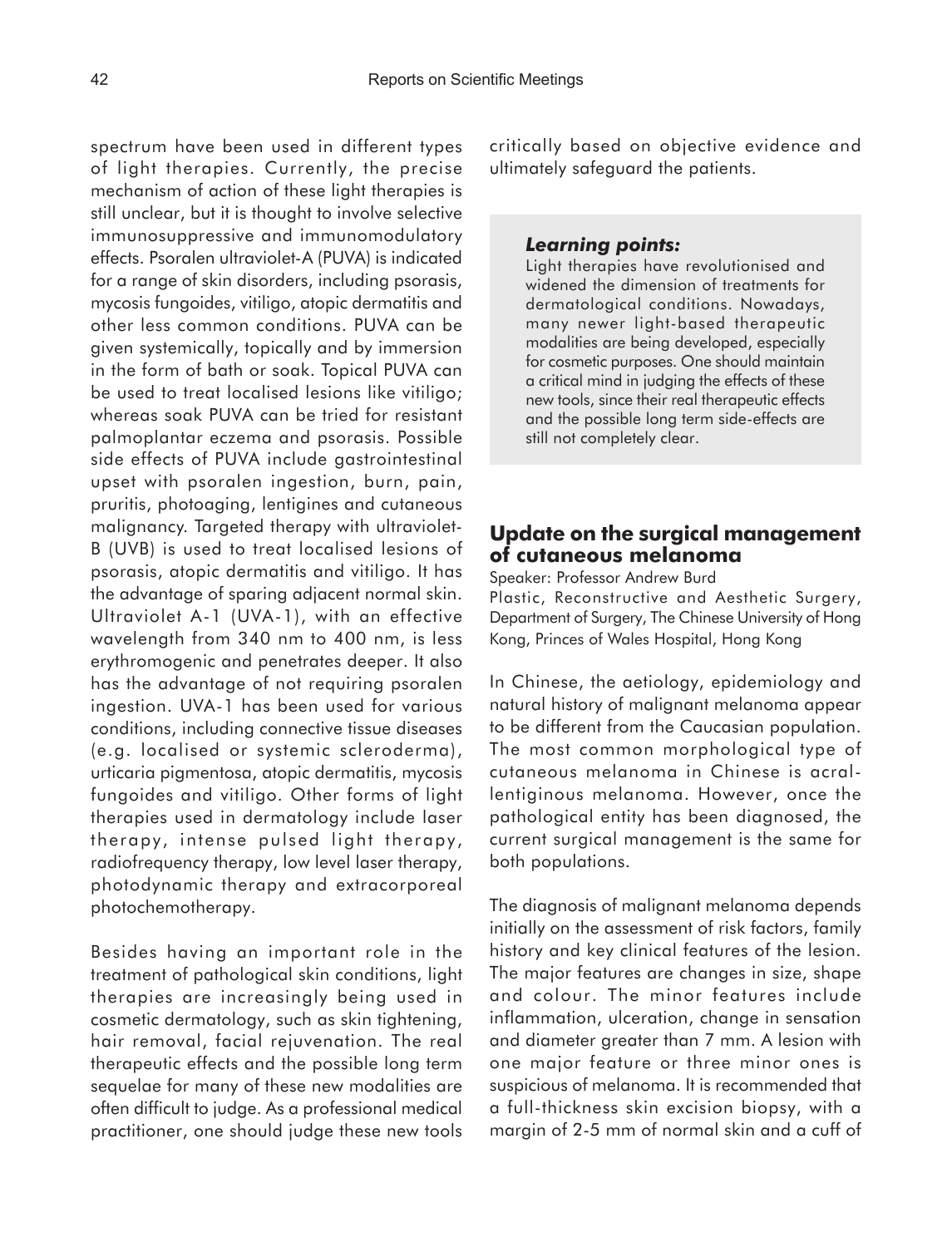subdermal fat, should be performed for diagnostic purpose of a suspicious lesion. This is because the critical determinant of surgical management of a primary lesion in the Breslow thickness. For a lesion with a Breslow thickness of less than 1 mm, a 1 cm excision margin is recommended. For a lesion with a Breslow thickness of more than 4 mm, a 2-3 cm excision margin is required. Management of the regional lymph nodes depends on whether they are clinically involved. For lymph nodes enlarged at the time of presentation, block dissection of nodes is recommended. Currently, it is thought that clinically node-negative patients will not benefit from elective lymph node dissection. In some specialised centres, sentinel node biopsy is performed for staging in stage II melanoma as part of clinical trials. However, this is not recommended as part of routine management.

Follow-up is important for melanoma patients, with particular attention to look out for local recurrence, in-transit deposits and regional lymph node involvement. Surgery is still the best option for treating isolated recurrence of metastases.

#### *Learning points:*

Acral-lentiginous melanoma is the commonest morphological type of cutaneous melanoma in Chinese. The critical determinant of surgical management and excision margin is the Breslow thickness, which can be assessed from a full-thickness skin excision biopsy for a suspected lesion. Currently, only clinically enlarged lymph nodes are recommended for block dissection. Follow-up is important to look for recurrence and metastases.

# **Laboratory tests aiding diagnosis and investigation of atopic dermatitis**

Speaker: Dr. Christopher WK Lam

Department of Clinical Pathology and Clinical Immunology Unit, The Chinese University of Hong Kong, Prince of Wales Hospital, Hong Kong

Atopic dermatitis (AD) is a common pruritic and chronic inflammatory skin disease affecting up to 20% of children. Its pathogenesis involves the exposure to sensitised allergens, disturbed skin barrier function, defects in antimicrobial immune defense and genetic predisposition. AD is a clinical diagnosis that can be aided by laboratory tests for i) investigation of allergen sensitization, ii) monitoring allergic inflammation, iii) quantification of environmental allergens and iv) assessment of genetic predisposition.

For investigation of allergen sensitization, sequential analysis of serum differential and specific IgE antibodies against food and inhalant allergens on a single blood sample is a cost effective alternative to skin prick test and patch test. Recent technological advancements of these measurements have included i) the use of three dimensional solid-phase to greatly increase allergen or IgE binding capacity, ii) expansion of test panel to cover over 450 allergens, iii) fluoro-enzymatic amplification of immunoassay for increased sensitivity, and iv) computerised automation for rapid profiling a batch of samples.

For monitoring of allergic inflammation, tests have been developed for assessing the severity of allergic inflammation, monitoring treatment efficacy and predicting or detecting clinical re-exacerbation. These include assays of eosinophil cationic protein (ECP), neutrophil myeloperoxidase, mast cell tryptase, various cytokines (IL-4, IL-10, IL-13, and IL-31), chemokines and adhesion molecules, and assessment of hypothalamicpituitary-adrenal function if indicated.